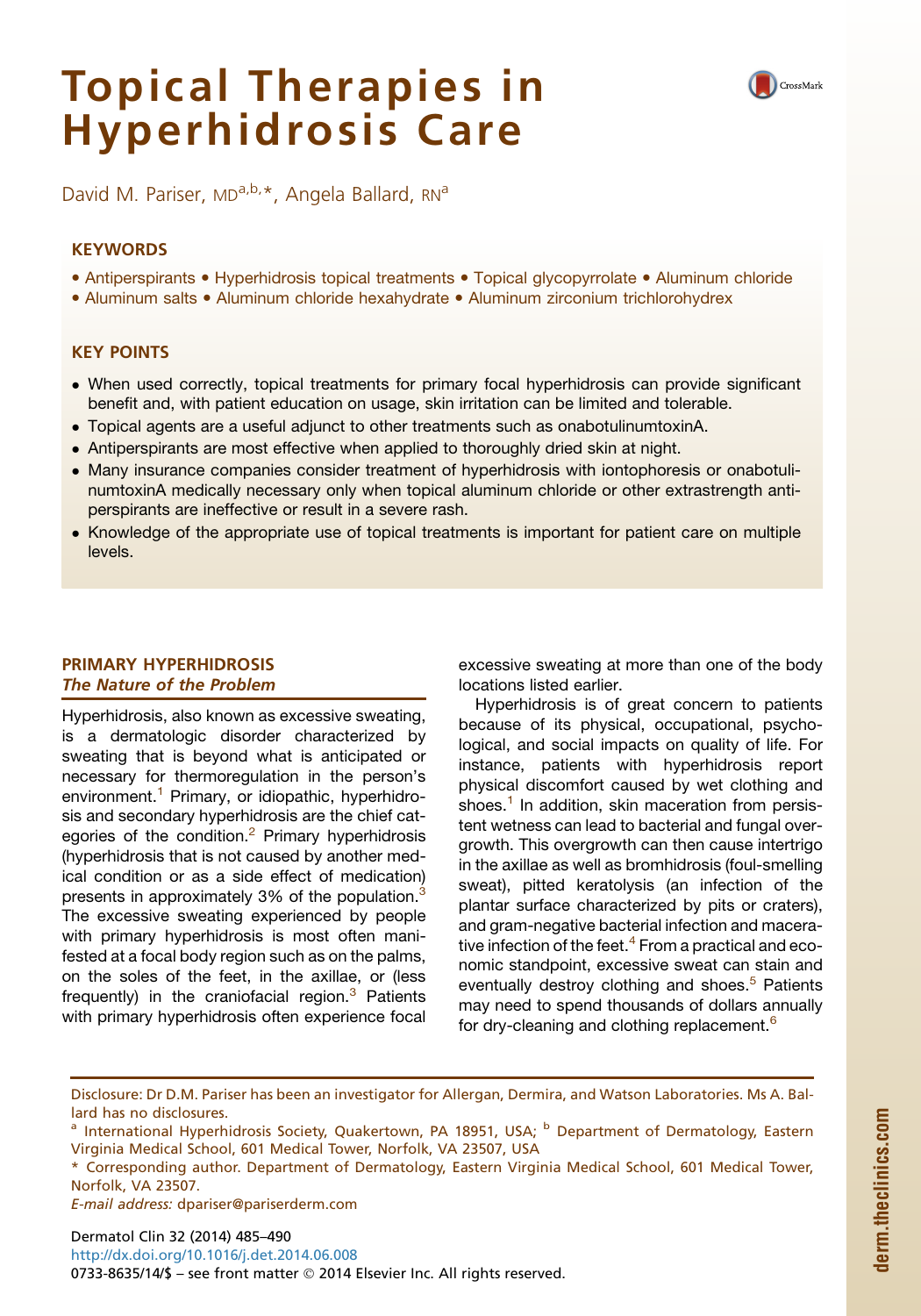#### 486 Pariser & Ballard

Psychosocial ramifications can be severe because of patient's embarrassment and the cultural stigma associated with sweating. Stereotypes regarding the causes of sweating (other than as a reaction to heat or exercise) may include nervousness, incompetence at a task, lack of cleanliness, or dishonesty. Day-to-day lives are also affected severely by excessive sweating; patients may find that their activities of daily living are negatively affected such that simple tasks become difficult, and household, educational, or job-related tools and documents may become damaged by wetness. Baseline evaluation of a series of patients treated for axillary hyperhidrosis found that 90% of the group reported an effect on their emotional status, and more than 70% had to change clothes 2 or more times per day. $^7$  $^7$  More than 50% of patients with axillary hyperhidrosis identified in a US national consumer survey reported feeling less confident, 38% said they became frustrated by some daily activities, 34% were unhappy, and 20% said they were depressed.<sup>[8](#page-5-0)</sup>

Palmar hyperhidrosis can interfere with activities of daily living as well as with occupational tasks. Having sweaty palms makes it difficult to grip tools, play musical instruments, and use electronic devices, and paper can be stained and ink smeared by dripping sweat.<sup>[1,5](#page-5-0)</sup> Patients experiencing palmar excessive sweating have reported difficulty writing or drawing, frequent electric shocks, and dropping glass objects.<sup>[9](#page-5-0)</sup> Occupational problems for those with axillary or generalized hyperhidrosis include needing to change clothes frequently and anxiety regarding presentations in front of audiences because of sweat-stained clothing and resultant embarrassment.<sup>[10](#page-5-0)</sup> In the US national consumer survey mentioned earlier, 13% of patients with axillary hyperhidrosis reported a related decrease in work time.<sup>[8](#page-5-0)</sup>

### PATIENT EVALUATION OVERVIEW

The first step when evaluating a patient presenting with hyperhidrosis is a detailed clinical history with a focus on features of primary hyperhidrosis in order to support the diagnosis of primary focal hyperhidrosis (Box 1). It is also critical to know the patient's medical and surgical history as well as any medications, supplements, or complementary therapies that have been used. Review of systems should focus on the endocrine and neurologic systems. Physical examination includes an inspection for signs of excess sweating and/or related skin breakdown but such symptoms may not reliably be present.<sup>[3](#page-5-0)</sup> Laboratory testing is usually not required.<sup>[3](#page-5-0)</sup> The Hyperhidrosis Disease Severity Scale (HDSS) is a quick diagnostic tool providing

#### Box 1

#### Diagnostic features of primary hyperhidrosis

- Excessive sweating occurring in at least 1 of the following sites: axillae, palms, soles, or craniofacial region
- At least 6 months' duration
- Without apparent secondary causes (eg, med-<br>ications, endocrine disease, neurologic endocrine disease, disease)
- Including 2 or more of the following characteristics:

Bilateral and approximately symmetric

Age of onset less than 25 years

Frequency of episodes at least once per week

Positive family history

Cessation of excessive sweating on sleep

Impairment of daily activities

Adapted from Hornberger J, Grimes K, Naumann M, et al. Recognition, diagnosis, and treatment of primary focal hyperhidrosis. J Am Acad Dermatol 2004; 51(2):274–86

insight into the impact of hyperhidrosis on the patient's life (**Box 2**). The results can be used to tailor treatment and for insurance reimbursement or coverage documentation purposes.<sup>[3](#page-5-0)</sup>

# TOPICAL OPTIONS FOR HYPERHIDROSIS **TREATMENT**

Because of the history of safety, costeffectiveness, and ease of use and access of topical therapies, and because many patients

#### Box 2 **HDSS**

How would you rate the severity of your hyperhidrosis?

- 1. My sweating is never noticeable and never interferes with my daily activities
- 2. My sweating is tolerable but sometimes interferes with my daily activities
- 3. My sweating is barely tolerable and frequently interferes with my daily activities
- 4. My sweating is intolerable and always interferes with my daily activities

From Walling HW, Swick BL. Treatment options for hyperhidrosis. Am J Clin Dermatol 2011;12:285–96; with permission.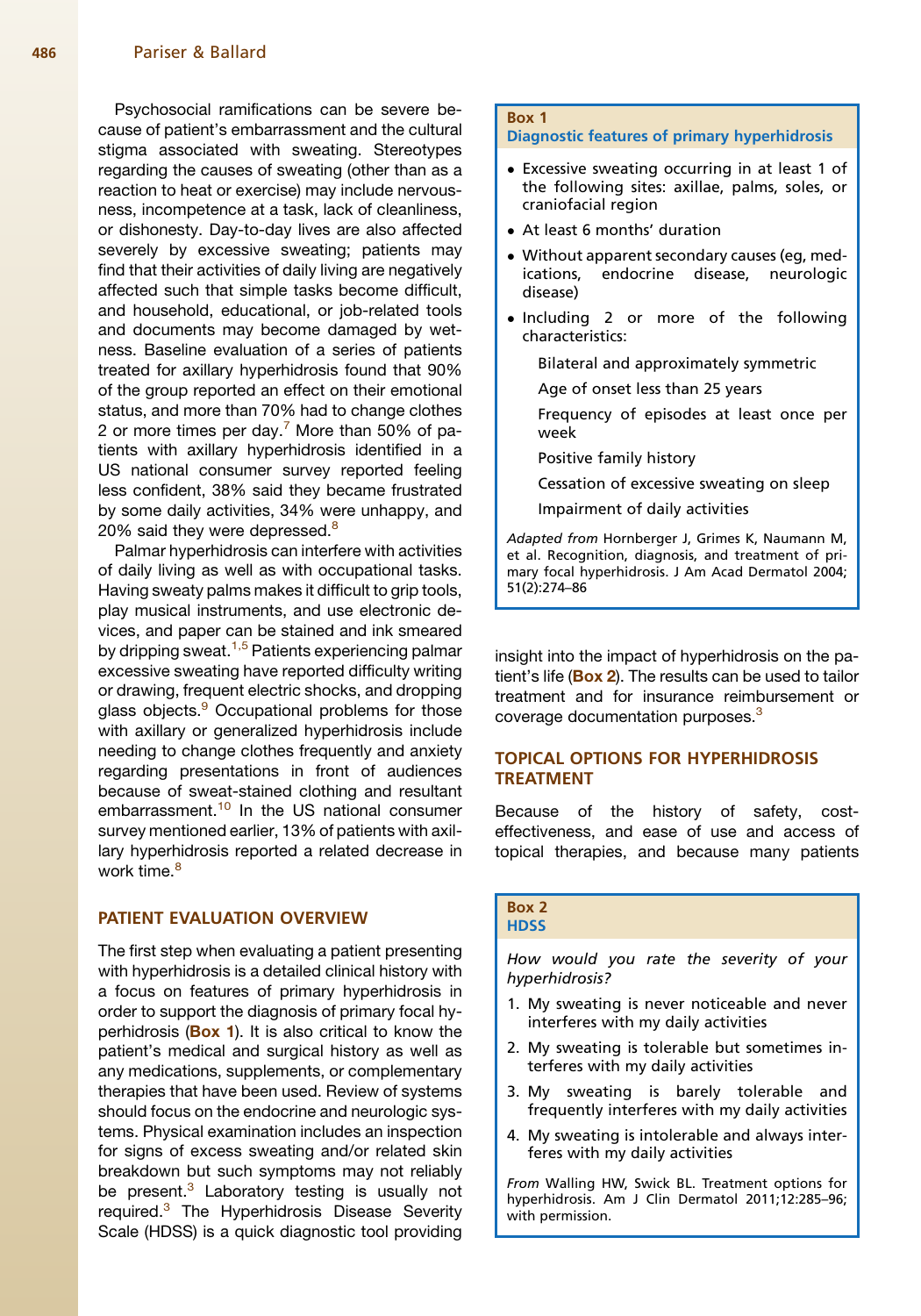#### ALUMINUM SALTS

Aluminum chloride is the partially neutralized form used in cosmetic antiperspirants, whereas aluminum chloride hexahydrate is used in prescription products and is among the most effective anti-perspirants available.<sup>[11](#page-5-0)</sup> Newer over-the-counter (OTC) clinical-strength antiperspirants are also available and are discussed later in this article.

With regard to mechanism of action, several studies have shown that aluminum salts cause an obstruction of the distal eccrine sweat gland ducts.<sup>[12](#page-5-0)</sup> The mechanism underlying this obstruction is thought to be that the metal ions precipitate with mucopolysaccharides, damaging epithelial cells along the lumen of the duct and forming a plug that blocks sweat output ([Fig. 2](#page-3-0)).<sup>11</sup> Sweat may still be produced, as shown by the appearance of miliaria (prickly heat) during heat stress, with sweat building up behind the obstruction created by the metallic salt.<sup>[12](#page-5-0)</sup> However, normal sweat gland function returns with epidermal renewal, so retreatment/topical reapplication is required, with frequency depending on the pro-duct.<sup>[11](#page-5-0)</sup> However, long-term histologic studies of eccrine glands in patients on chronic aluminum salt treatment have shown destruction of some secretory cells, accounting for the clinical finding of reduced severity of hyperhidrosis over time, as reflected by the need for less-frequent treat-ments.<sup>[12](#page-5-0)</sup> Other metallic salts such as zirconium.



Fig. 1. Topical treatments are often the first line of treatment of primary focal hyperhidrosis. (Courtesy of Albert Ganss, International Hyperhidrosis Society, Quakertown, PA; with permission.)

vanadium, and indium are thought to work by the same mechanism.<sup>[11](#page-5-0)</sup> Some of these salts are more effective than aluminum salts, but aluminum salts have been used for more than 80 years and are inexpensive, easily available, and nontoxic, so they remain the common active ingredient of most preparations.[11](#page-5-0)

Less severe cases of hyperhidrosis may respond to OTC aluminum chloride antiperspirants. More severe cases may require prescription-strength aluminum chloride (20% solution).<sup>[3](#page-5-0)</sup> Most patients with hyperhidrosis note a reduction or cessation of sweating at night. In order for the plugs to form most efficiently, to limit skin irritation, increase efficacy, and limit damage to clothing, antiperspirants should be applied at nighttime, before bed, to dry skin. Clinical efficacy is often noted in 1 to 2 weeks. $3$  However, compliance with nighttime application can be limited by the products having traditionally been part of the morning grooming routine. Fragrances may also interfere with sleep and patients may not think that the product is working during the day because there are no awareness signals that the product is still present in the morning.

In a study involving 691 patients with axillary hyperhidrosis treated with aluminum chloride, 82% of the group reported dryness or a tolerable amount of sweating, and, in longer follow-up, 87% reported satisfaction with the treatment.<sup>[11](#page-5-0)</sup> In that study, various concentrations were evaluated, and the investigators concluded that a 15% solution was as effective as 20% solution and was better tolerated.<sup>[11](#page-5-0)</sup>

Palmar hyperhidrosis is less responsive to aluminum chloride therapy than axillary hyperhi-drosis<sup>[13](#page-5-0)</sup> and successful treatment may require active ingredient concentrations up to 30%.<sup>[14](#page-5-0)</sup>

Skin irritation is a common limiting factor in the treatment of hyperhidrosis with aluminum chloride. A study of 38 patients with axillary hyperhidrosis reported treatment-limiting irritation in 26% of pa-tients.<sup>[15](#page-5-0)</sup> The most common adverse effects of aluminum chloride treatment are itching and stinging immediately after application, and ongoing skin irritation.<sup>[11](#page-5-0)</sup> In one series of 691 patients, pruritus was minor and short in duration in 70% of study participants, moderate in 21%, and severe in 9%, whereas skin irritation was moderate in 36% and severe in 14%. During maintenance treatment, less itching and skin irritation were seen.<sup>[11](#page-5-0)</sup> In many cases, skin irritation is mild and can be controlled with the application of 1% hydrocortisone cream the morning after treat-ment.<sup>[16](#page-5-0)</sup> Damage to fabrics can occur, so patients should be counseled against wearing expensive nightwear.[14](#page-5-0)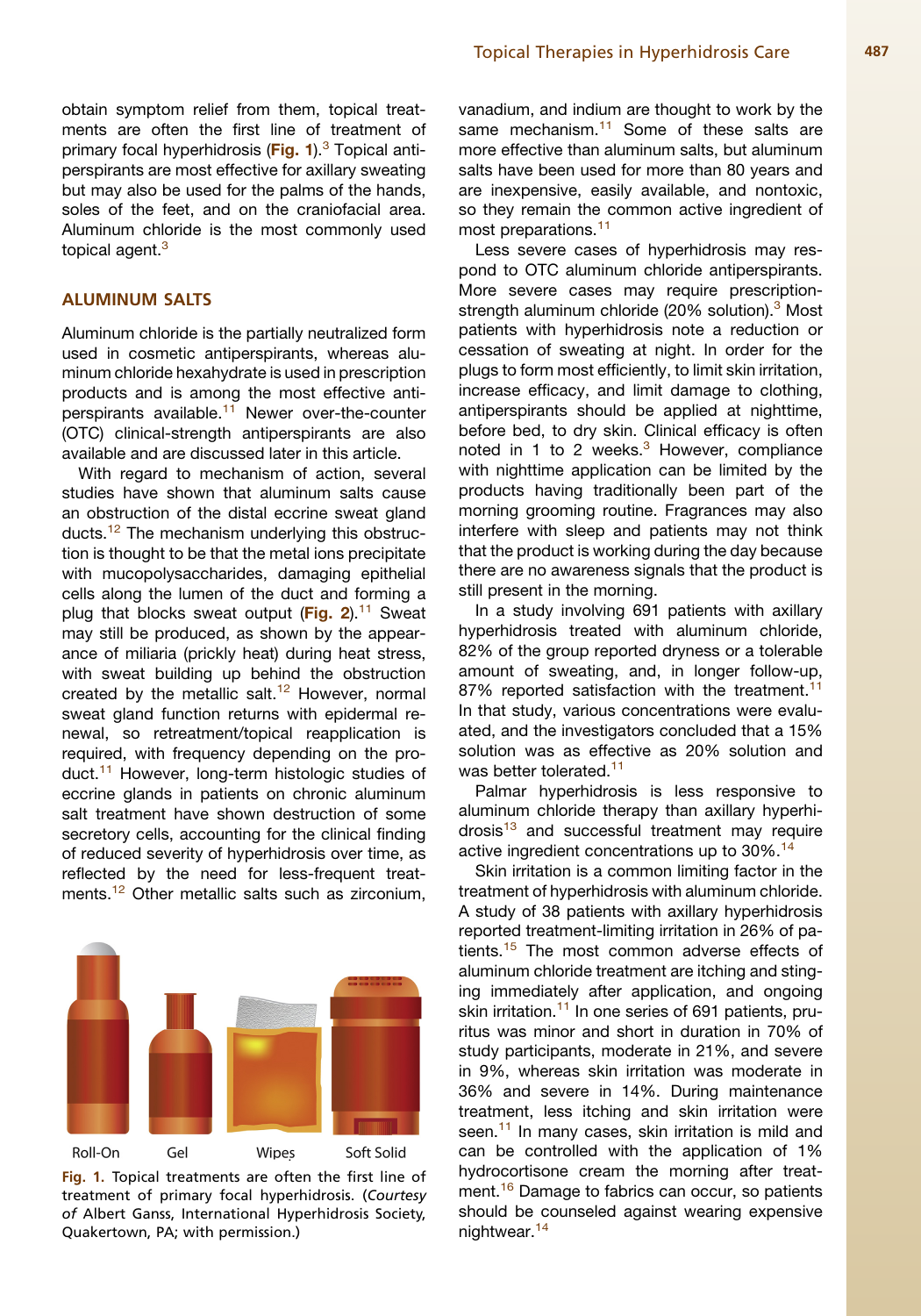#### <span id="page-3-0"></span>488 Pariser & Ballard



Sweat duct



Antiperspirant is applied to skin





Perspiration mixes with antiperspirant



Antiperspirant mixes with perspiration on skin surface and in sweat duct



**Chemical reaction occurs** forming precipitate salt



Inside the sweat duct the antiperspirant forms a shallow plug reducing the flow of perspiration

Fig. 2. The metal ions precipitate with mucopolysaccharides, damaging epithelial cells along the lumen of the duct and forming a plug that blocks sweat output. (Courtesy of Albert Ganss, International Hyperhidrosis Society, Quakertown, PA; with permission.)

Available by prescription, 20% aluminum hexahydrate in anhydrous ethanol (Drysol, Person and Covey, Inc, Glendale, CA) is a commonly used agent.<sup>[5](#page-5-0)</sup> Concentrations of 10% to 15% and up to 30% are used in compounded formulations to treat axillary and palmoplantar hyperhidrosis, respectively.[14](#page-5-0)

Following a recommended regimen may enhance efficacy and reduce the incidence of adverse effects.<sup>[13](#page-5-0)</sup> Aluminum chloride should remain on the skin for 6 to 8 hours to be effective. Overnight application best takes advantage of low sweat output during sleep because diffusion of the aluminum ions into the sweat gland may be negatively affected if the gland is actively excreting sweat.<sup>11</sup> As mentioned earlier, patients need to be educated that, despite nighttime application, the product continues to work during the

day and that adjustment of the morning grooming routine is necessary. Those patients who may want to use a fragranced product as part of morning grooming can be instructed to use a nonmedicated deodorant in the morning after a bath or shower.

If the patient regularly shaves the axillary region, it is best to wait 24 to 48 hours after shaving before applying the medication to decrease irritation.<sup>[13](#page-5-0)</sup> Irritating hydrochloric acid forms in the presence of water, so prewashing is not advised; drying the axillae with a blow dryer may reduce irritation. $13$  In the morning, the medication should be washed off before daytime sweating begins.<sup>[13](#page-5-0)</sup> Irritated skin can be treated with topical hydrocortisone cream for up to 2 weeks if irritation per-sists.<sup>[5](#page-5-0)</sup> If irritation persists beyond that point, a dermatology consult should be obtained. Nightly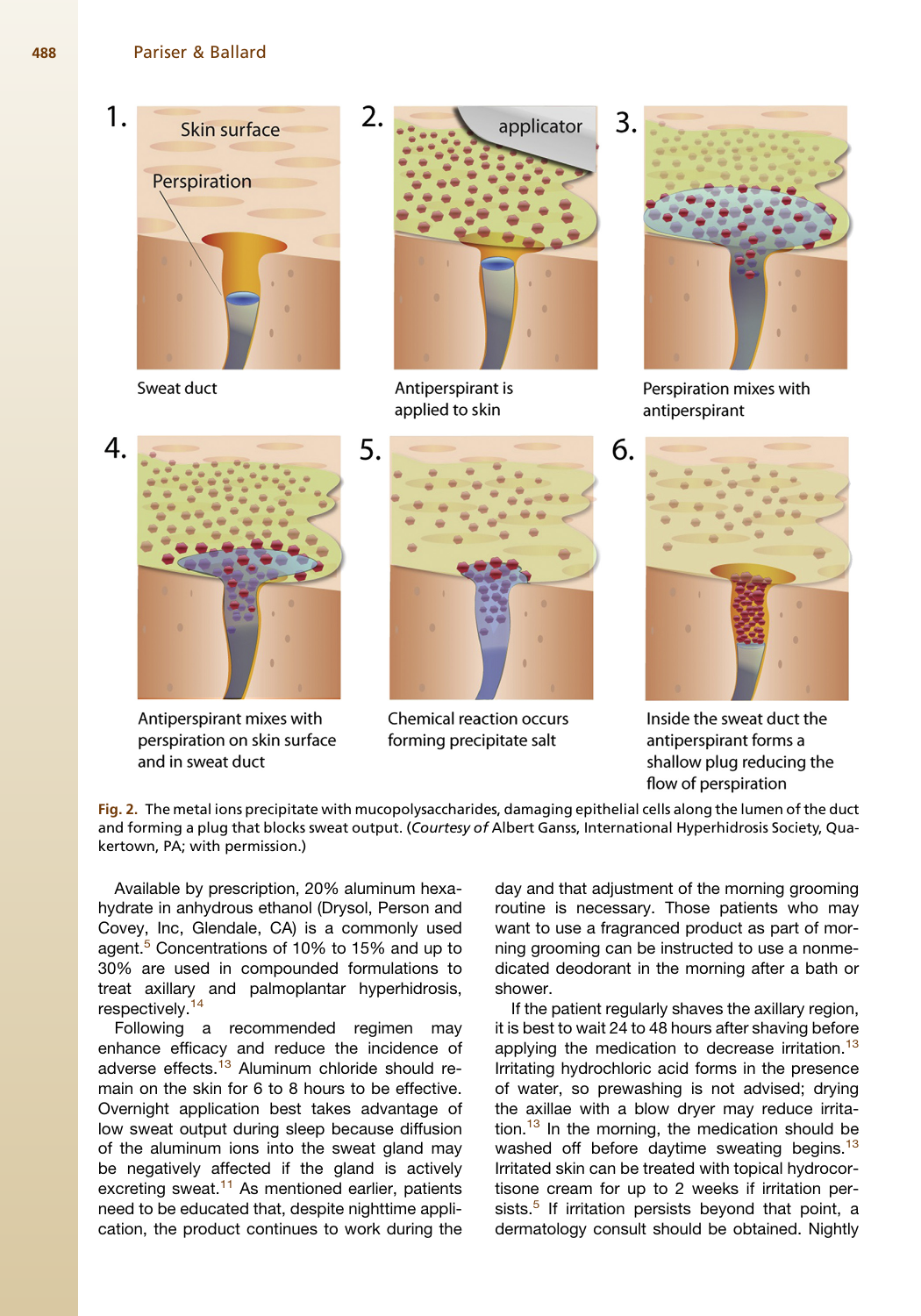treatments are recommended until an effect is noted, and then the interval between treatments can be lengthened.<sup>5</sup>

In another study, 4% salicylic acid in a hydroalcoholic gel base was used as the vehicle for aluminum chloride hexahydrate in 238 patients with hyperhidrosis involving the axillae, feet, hands, and groin.<sup>[17](#page-5-0)</sup> The rationale for using this combination included possible enhancement of aluminum chloride absorption, possible additional antiperspirant effects of salicylic acid, and potentially less skin irritation afforded by the hydroalcoholic gel. The percentage of aluminum chloride varied with the site treated: 10% to 25% for the axillae and 30% to 40% for the palms and soles. For patients with axillary disease, 94% reported excellent to good results. Excellent to good results were reported by 60% and 84% of patients with palmar or plantar involvement, respectively. Patients who had previously failed to respond to aluminum chloride in absolute alcohol or who could not tolerate it seemed to improve with use of the salicylic acid gel vehicle. The researchers suggested further study on this treatment option.<sup>[16](#page-5-0)</sup>

# TOPICAL GLYCOPYRROLATE

Glycopyrrolate is an anticholinergic agent that is used off-label systemically for the treatment of hyperhidrosis. Topical glycopyrrolate may also be effective for focal hyperhidrosis. A topical application of 0.5% or 1% glycopyrrolate was studied in 16 patients with Frey syndrome (gustatory hyperhidrosis) and was effective and free of adverse effects.<sup>[18](#page-5-0)</sup> In another study of 25 patients with craniofacial sweating, all the patients had half their foreheads treated with 2% glycopyrrolate and the other half treated with placebo. This split-face study found that 96% of the patients were satisfied with the effectiveness; whereas 1 patient did not tolerate the regimen because of headache. Improvement was transient, lasting 1 to 2 days for most patients.<sup>[19](#page-5-0)</sup> Topical glycopyrrolate may also be considered as a treatment option for large areas of sweating (ie, post-ETS compensatory sweating) with side effects being mydriasis and accommodation failure, $20$  and urinary retention. $21$ In another uncontrolled study in which 35 patients with axillary hyperhidrosis who previously failed treatment with topical aluminum chloride applied a topical formulation of 1% glycopyrrolate in cetomacrogol cream BP once daily for 1 month found less favorable results. $22$  Only 9 patients had a greater than 50% reduction in the Dermatology Life Quality Index score, and only 2 patients desired to continue treatment at the end of the study. The investigators of the study commented that their clinical experience with this formulation of topical glycopyrrolate was more favorable in patients with craniofacial hyperhidrosis.

Topical glycopyrrolate is not commercially available worldwide, but can be compounded. A commercial product is not available in the United States.

Topical agents such as glutaraldehyde, formaldehyde, and tannic acid are currently seldom used because of irritancy, skin discoloration, and the availability of alternatives.<sup>[3](#page-5-0)</sup>

# CLINICAL-STRENGTH OTC PRODUCTS

A new generation of OTC antiperspirants includes aluminum zirconium trichlorohydrex and may be an option for nonaxillary as well as axillary hyperhidrosis. These products provide more sweatreduction benefits than traditional OTC products with less reported irritation to the skin than prescription topical therapies.<sup>23</sup> In a study of 20 male participants published in 2012, researchers found that sweat reduction caused by the use of an OTC clinical-strength antiperspirant product was more effective (an average of 34% better) than typical prescription topical (6.5%) aluminum chloride treatments with less skin irritation. OTC clinical-strength antiperspirants are typically based on partially neutralized salts such as aluminum zirconium trichlorohydrate gly. These materials reduce the amount of HCl (which is blamed for skin irritation) produced on the skin by as much as 80%, create a more superficial duct blockage than aluminum chloride, and allow daily or twice-daily application without significant skin irritation (which patients tend to find appealing and which fits into patients' traditional grooming routines). Although blockages are more superficial than may occur with stronger aluminum chloride solutions, there are several literature reports indicating that the blockage lasts more than 7 days, so it is possible to achieve high sweat-reduction values provided the active agent is effectively delivered to the opening of the eccrine gland daily.<sup>24</sup> Thus OTC clinical-strength soft-solid antiperspirants may be considered as an alternative treatment to aluminum chloride antiperspirants for the treatment of excessive sweating.

Because of information on the Internet, some patients ask about the association of aluminum use and Alzheimer disease and breast cancer. The Alzheimer's Association, the American Cancer Society, the Susan B. Komen Cancer Foundation, and the National Cancer Institute have statements on their respective Web sites indicating that there is no research to support claims that antiperspirant use is linked to either Alzheimer or breast cancer risk or incidence.